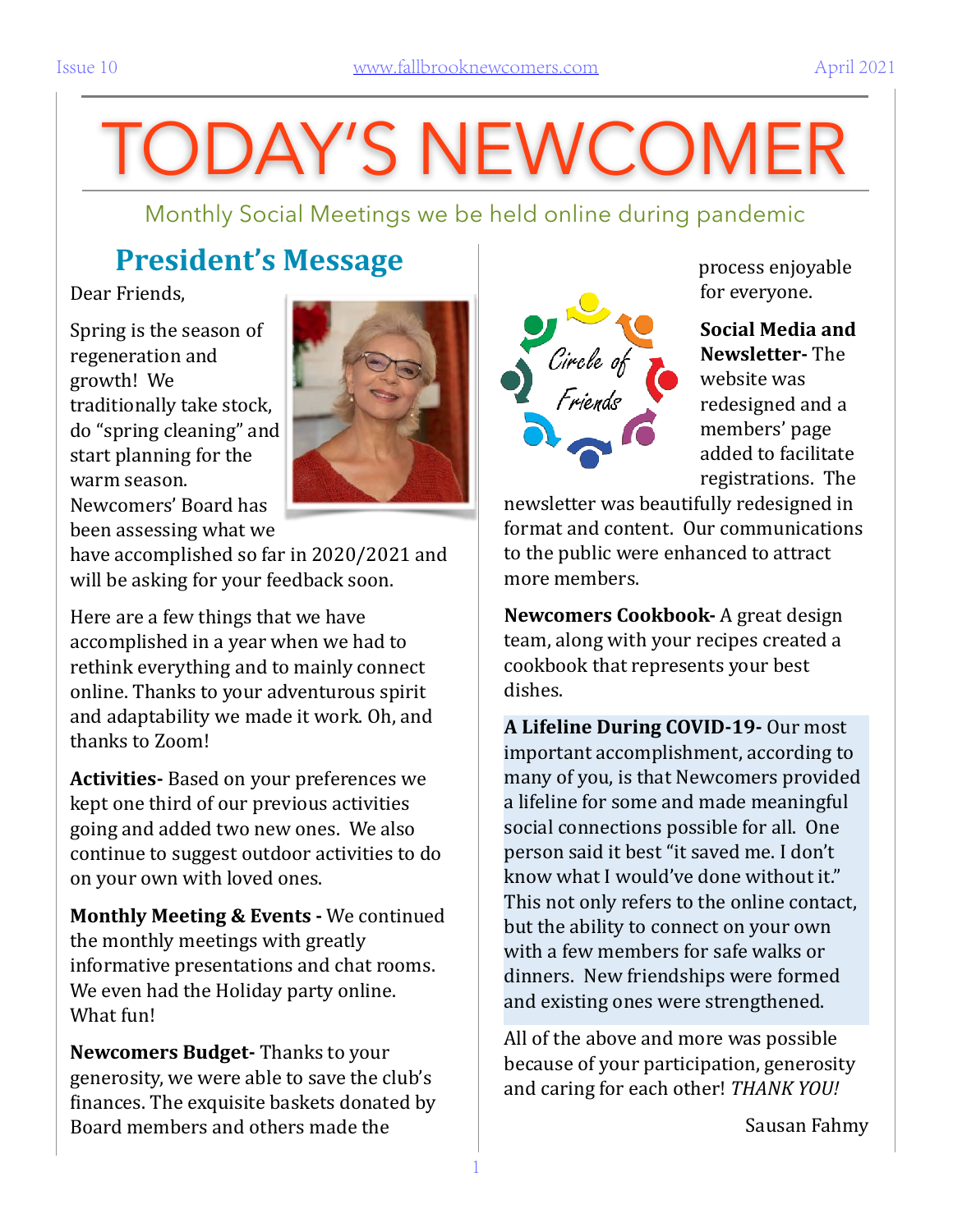# April Monthly Program Speaker



### Finch Frolic Garden Taming Your Yard with Permaculture

Diane Kennedy, owner and operator of Finch Frolic Garden will teach us how permaculture recycles materials to create a thriving garden. In this talk she'll explore what permaculture is, and offer several easy examples of what you can do immediately to make your yard more manageable. And . . .you will get a sneak peak of the amazing Finch Frolic Garden which is open for tours!

### **Tuesday, April 8, at 10 am Online via Zoom**

https://us02web.zoom.us/j/82995382819

Meeting ID: 829 9538 2819

 $\overline{2}$ 

# **Next Board Meeting**  April 6th at 10 am

If you would like to attend via Zoom, email fallbrooknewcomers234@gmail.com so we can send you the Meeting ID

# Sunshine & Caring

**Sunshine and caring is always there for our friends, please let Peggy Landers know if you would like her to send a card to cheer someone up 559 708 1897 peggylanders21@gmail.com**

April Birthdays **Christy Gordon 4/2 Fay Vonada 4/4 Barbara Christopher 4/6 Mike Perdue 4/25**

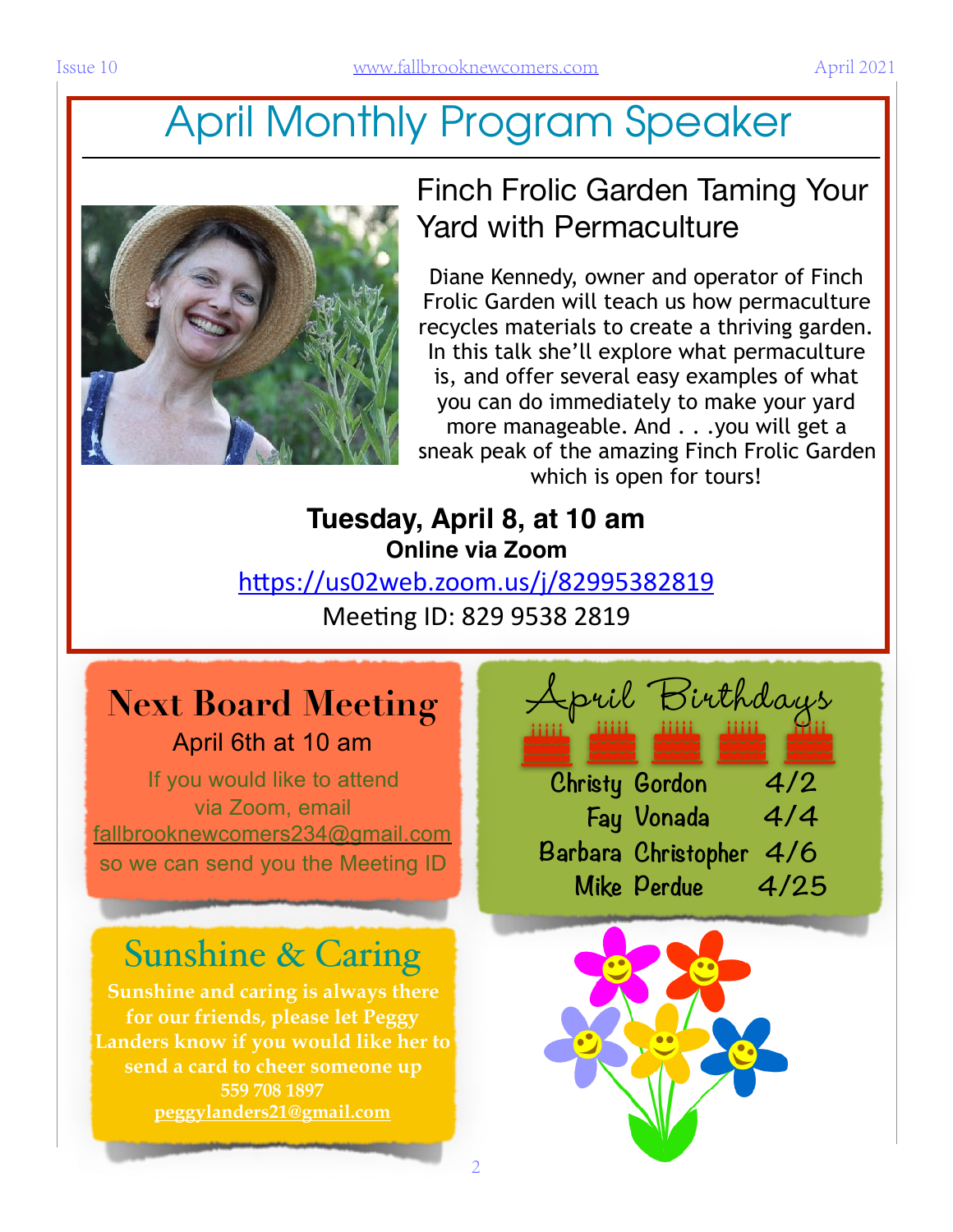

**GAMES & GOODIES**– **APRIL 10, 4-6 pm.** Join in this Hilarious Fun! We will continue with Scattergories or may be playing our new game called "Things" on Zoom. Register with Eileen Weeks at [eileen.weeks@comcast.net](mailto:eileen.weeks@comcast.net) or Peggy Landers at [peggylanders21@gmail.com](mailto:peggylanders21@gmail.com)

**DANCE PARTY**– **APRIL 14th and 28th (** *2nd & 4th WED)* **at 3pm**. Enjoy new dances while you get a body and brain workout. The next dance will be "Boot Scooting Boogie." Register with Peggy Landers at [peggylanders21@gmail.com](mailto:peggylanders21@gmail.com) and to get the link for a practice video.

**COOK ALONG**– **APRIL 15th at 4pm.** Join us for this fun way to share good times and good food! This month we will be preparing Roasted Chicken with Avgolemono Sauce demonstrated by Mindy Conner and Asparagus Galette demonstrated by Linda Rosensteel. To receive the recipe and shopping list prior to the meeting, register with Linda Rosensteel at rrrljr0000@aol.com or call 760-953-2811.

**READING ROOM**– **Monday**, **APRIL 19th at 10am**. Join us for a stimulating book discussion. The April book is "The Pioneers by David McCullough" Register with Linda Rosensteel at rrrljr0000@aol.com or call 760-953-2811

**BUNCO, NEWCORE**– **APRIL 21st at 1pm.** Join the fun with your Bunco Babes. Remember to register early with Mindy Conner at [mconner0126@gmail.com](mailto:mconner0126@gmail.com)

**LADIES NIGHT OUT**– **APRIL 27th at 4pm on Zoom.** We're Sharing! We've all led full and interesting lives, right? Is there something in your life that you've created, inherited or treasure that you would love to share with us? Be ready at your computer/devise, bring a favorite beverage and snack. Register with Joanne Jackson at [jmm1213apr@yahoo.com](mailto:jmm1213apr@yahoo.com) or call 310-713-9981

**WALKABOUT** Explore the wonders of our largest and most local hiking/park at Los Jilgueros (off So. Mission) a preserve of the Fallbrook Land Conservancy. If you need more information contact Bertha Duncan [duncan.bertha@yahoo.com](mailto:duncan.bertha@yahoo.com)

**HAPPY DIGGERS** "With Spring coming soon, try this idea for a centerpiece on your table. Use paperwhite, daffodil, crocus, hyacinth or tulip bulbs to bring beautiful blooming flowers inside. <https://www.youtube.com/watch?v=u4wZAn1Md8M>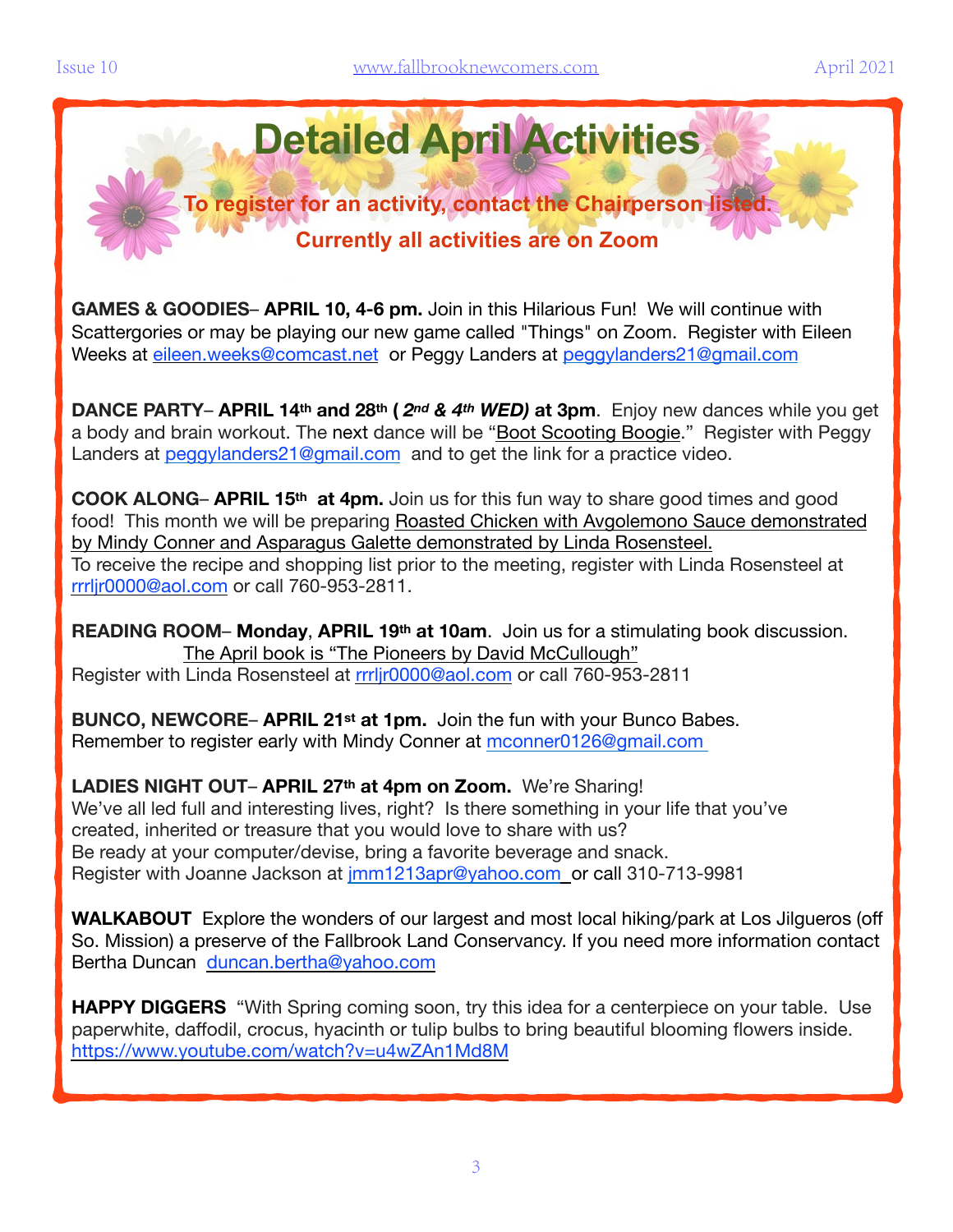# **Activities for April 2021…**

**To register for any of the Activities, contact the Chairperson at the phone or email listed below**

| Sun                     | Mon                                                                                                            | Tue                                                                                             | Wed                                                                                                | Thu                                                                                       | Fri          | Sat                                                                                                                                                                        |
|-------------------------|----------------------------------------------------------------------------------------------------------------|-------------------------------------------------------------------------------------------------|----------------------------------------------------------------------------------------------------|-------------------------------------------------------------------------------------------|--------------|----------------------------------------------------------------------------------------------------------------------------------------------------------------------------|
|                         |                                                                                                                |                                                                                                 |                                                                                                    | 1                                                                                         | $\mathbf{2}$ | $\overline{\mathbf{3}}$                                                                                                                                                    |
|                         |                                                                                                                |                                                                                                 |                                                                                                    | <b>April Fools</b><br><b>Day</b>                                                          |              |                                                                                                                                                                            |
| $\overline{\mathbf{4}}$ | 5                                                                                                              | 6                                                                                               | $\overline{7}$                                                                                     | 8                                                                                         | 9            | 10                                                                                                                                                                         |
| <b>Easter</b>           |                                                                                                                | <b>Board</b><br>Meeting via<br>Zoom 10am                                                        |                                                                                                    | <b>Social</b><br>Meeting via<br>Zoom 10am                                                 |              | <b>Games and</b><br><b>Goodies</b><br>4pm-6pm<br><b>Scattergorries</b><br>Eileen Weeks<br>eileen.weeks@<br>comcast.net or<br>Peggy Landers<br>peggylanders2<br>1@gmail.com |
| 11                      | 12                                                                                                             | 13                                                                                              | 14                                                                                                 | 15                                                                                        | 16           | 17                                                                                                                                                                         |
|                         |                                                                                                                |                                                                                                 | <b>Dance Party</b><br>3pm<br>Peggy Landers<br>559-708-1897<br>peggylanders2<br>1@gmail.com         | <b>Cook Along</b><br>4pm<br>Linda<br>Rosensteel<br>760-953-2811<br>rrrljr0000@aol.<br>com |              |                                                                                                                                                                            |
| 18                      | 19                                                                                                             | 20                                                                                              | 21                                                                                                 | 22                                                                                        | 23           | 24                                                                                                                                                                         |
|                         | <b>Newcore</b><br><b>Reading Room</b><br>10am<br>Linda<br>Rosensteel<br>760-953-2811<br>rrrljr0000@aol.<br>com |                                                                                                 | <b>Newcore</b><br><b>Bunco</b><br>1pm<br>Mindy Conner<br>949-579-0477<br>mconner0126@<br>gmail.com | <b>Earth Day</b>                                                                          |              |                                                                                                                                                                            |
| 25                      | 26                                                                                                             | 27                                                                                              | 28                                                                                                 | 29                                                                                        | 30           |                                                                                                                                                                            |
|                         |                                                                                                                | <b>Ladies Night</b><br>Out 4pm<br>Joanne<br>Jackson<br>310-713-9981<br>jmm1213apr@ya<br>hoo.com | <b>Dance Party</b><br>3pm<br>Peggy Landers<br>559-708-1897<br>peggylanders2<br>1@gmail.com         |                                                                                           |              |                                                                                                                                                                            |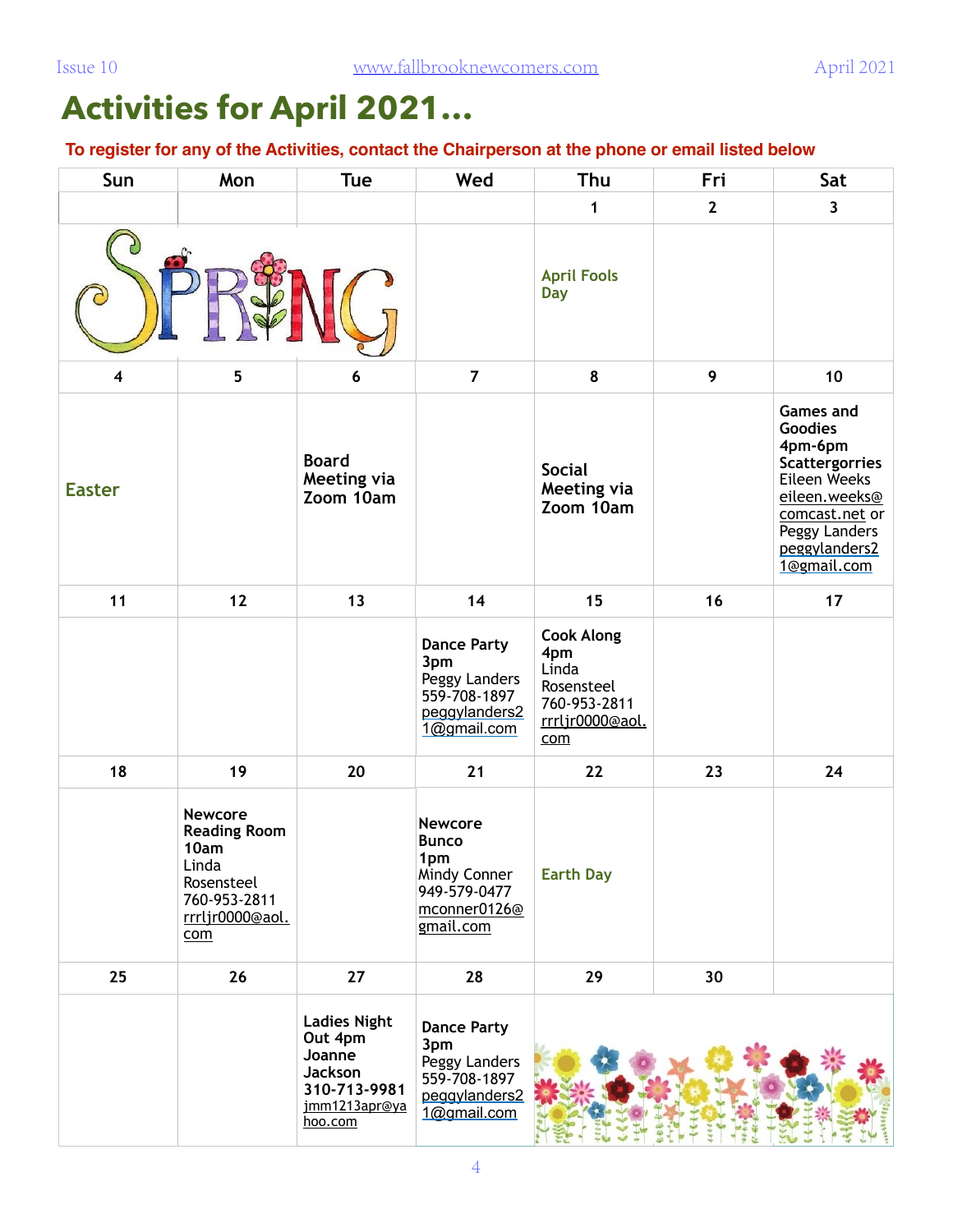### **2021-2022 Slate of Officers Announced**

The Newcomers Nominating Committee is presenting their list of nominees for Executive Board Officers. Attendees at the upcoming April 8, 2021 meeting will have the opportunity to vote YES on the Executive Board list of nominees. For the Executive Board positions.

#### **President: Mindy Conner**

My husband Len and I moved to Fallbrook from Orange County, CA. three years ago this April. We've been married ten years and have six children and seven grandchildren. Through now (mostly) retired, I spent most of my career in the health and beauty industry and still manage an online store where my skin care line is sold. Len and I instantly fell in love with Fallbrook, but it wasn't until we joined Newcomers that we truly felt a sense of community and belonging. We both treasure the friends we've made and all that we've enjoyed being a part of the club. I look forward to serving another year on the board and meeting and making more new friends.

#### **Vice President: Keith Johnson**

I have been a member of Newcomers since September 2017. I quickly developed a deep and abiding love for our Club and what it does for our members and the community at large. In 2019 I was asked me to Chair the Wine & Dine. Wine and Dine quickly became a very popular event. I have served on numerous nonprofit boards for most of my adult life and always found it rewarding. It has been so rewarding working with the member of Fallbrook Newcomers.

#### **Secretary Kathy Galindo**

I am married to Garry Galindo. I Moved to Fallbrook January 2018 from San Clemente. I retired dental office manager. Garry and I own GKG Vineyards in Fallbrook. I have two sons and two grandchildren. I love to garden and tend to the Vineyard in my spare time. The best thing about Fallbrook Newcomers is meeting wonderful new friends!

#### **Treasurer: Misha Perdue**

I am a Midwestern girl. I grew up in Illinois. I went to New Trier East High School, and DePaul University. I became a divorced, single parent in my early 20's. I raised a girl, who is an Architect, and a boy, who is a Real Estate Sales Agent in San Diego. Mike and I met 5 years ago, fell head over heels in love with each other and got hitched at Laguna Beach. We have a combined total of 9 children, 9 grandchildren, and one very spoiled puppy, named Happy. Mike and I love to cook and watch movies together.

I look forward to being Fallbrook Newcomers Treasurer for a second year and to having fun at their outings and game nights.

#### **Programs: Cheryl Simmen**

I was born and raised in Long Beach, CA. Before graduating from CSU Long Beach, my college career included studies at the Universidad de Las Americas in Mexico, and University of Hawaii.

I worked with children's charities as Executive Director and grant writer for many years before becoming a fundraiser for GW Medical School and Georgetown Law School in Washington D.C.

I love making new friends in Newcomers and exploring the San Diego area. I also love volunteering and learning with the Fallbrook Garden Club. I am chairman of the Landscape Committee of my home owners association at East Ridge in Fallbrook. I am also a member of the Fallbrook Ukulele Strummers.

#### **Activities: Marcia Stuart**

I grew up in New England, in a little seashore town north of Boston. Moved to California in 1977 where I graduated from UC Berkeley. I spent the next 30+ years in the Bay Area, working for several hospital systems, originally in Marketing, then Community Outreach and Prevention. Retired from Kaiser, worked as ED for a private physician group in Integrative Medicine. In 2015 I moved to southern Oregon, where I discovered my delight in country western line dancing. I Arrived in Southern Ca by motor home in 2017 settling in Fallbrook to be close to my son and grandsons. Many thanks to my line dancing friends for inviting me to join Newcomers where I have been blessed to find so many wonderful, and now dear friends. I've learned so much about my new community and come to enjoy many new games and events. Fun times!

#### **Events: Carolyn Stankaitis**

I was born in a small rural area in Tennessee a couple hours south of Nashville. My parents moved to Indiana when I was a child so I actually grew up in Indiana. I was married there and we moved to San Diego in1970. (Divorced in 1986) We were lucky to land in the Ocean Beach/Point Loma Area where I raised our two sons. (Jason and Jeffrey). They also moved to Fallbrook with us and now have opened a restaurant named Coal Bunkers on Main Ave. I met John Stopper in 2003 and we have been together since that time! We decided to move to Fallbrook in order to gain more space around our home.

5

**Membership:** *Looking to fill this position*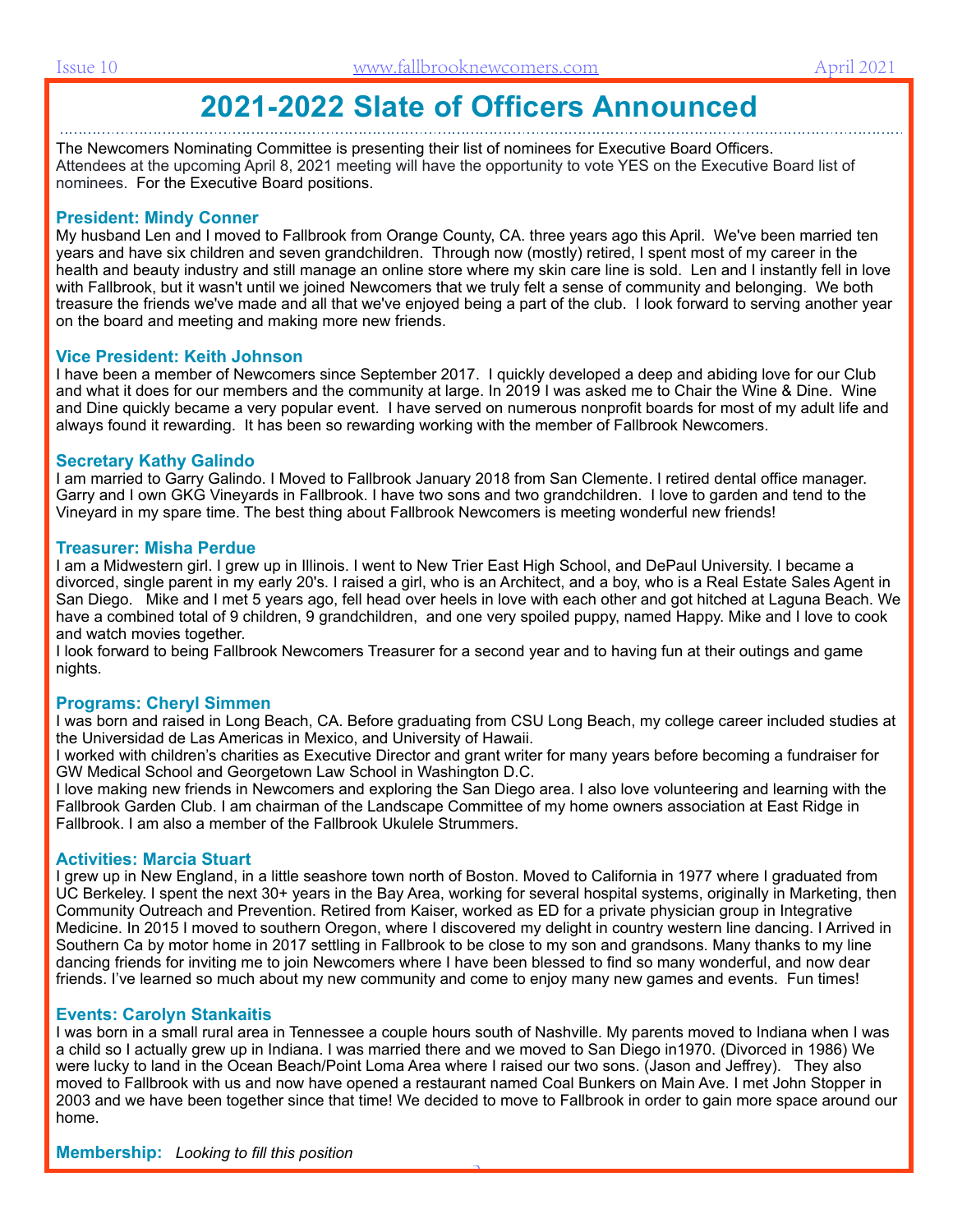## 2021-2022 Chairpersons, Presidential Committee & Assistants



# Thank You All for Volunteering!

#### **Activity Chairpersons**

Hand & Foot Kathy Galindo Ladies Night Out **Eileen** Weeks Mahjong Sali Raddani Out & About **Cartensen** Salad Spinners **Christi Gordon** Games & Goodies **Modeste & Mike** Partners Hand & Foot Mindy & Len Conner Wine & Dine **Christy Gordon** Newcore Reading Room Linda Rosensteel Cook-A-Long Linda Rosensteel Newcore Walkabout **Bertha Duncan** Newcore Bunco Happy Diggers Newcore Camping RV Group Shanghai Rummy Newcore Mahjong 



Events Assistants Kathy Galindo (Co-Chair), Christi Gordon, Janell Makaipo, Cheryl Simmons,

#### **Presidential Committee**

Centerpieces **Ignell Makaipo** Lunch Bunch **Cheryl** Burnette Newsletter Editor & Circulation Shannon Cullip Opportunity Drawing Gayle Luczyk Room Setup **Les & Gayle Luczyk** Tablecloths Les & Gayle Luczyk Sunshine & Caring **Example 2** Linda Cartensen Food Pantry Liaison Hospitality Photographer/ Events and Meetings Social Media Admin & Print Media

**There are still positions to fill and if you're feeling like a pearl, please contact us and we'll help you shine!**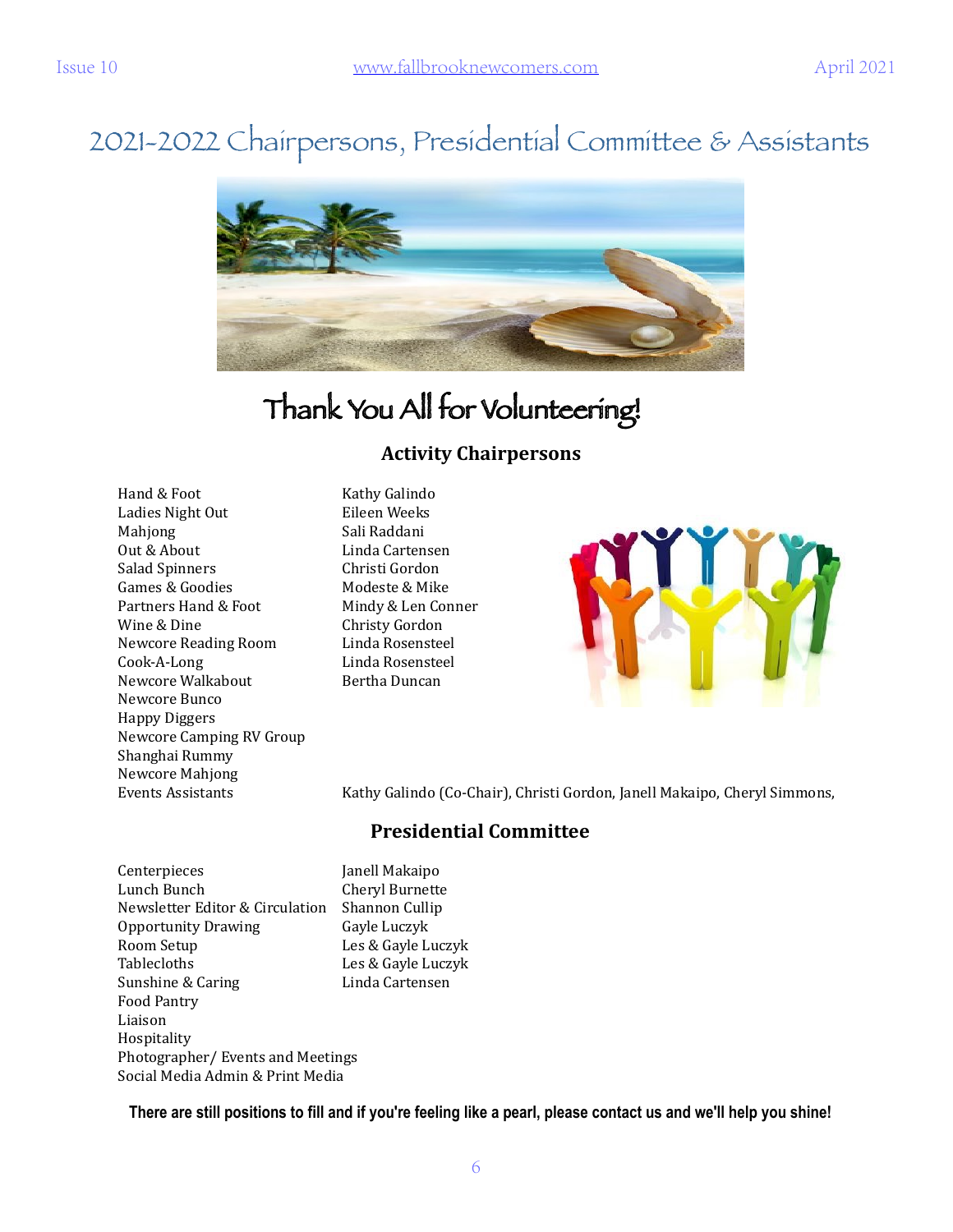

### The Newcomers cookbook is on its way!

One hundred fifty tasty tried-and-true recipes from some of the best cooks in Fallbrook and 16 pages of cooking tips into a single book. Everything from appetizers to desserts, roasting times, and oven temps. Each recipe includes the contributor's name, so it's easy to find the recipes of friends and loved ones.

As a special bonus, each book purchased comes with a Free downloadable e-book.

Books are selling quickly, so if you still haven't placed your order, act now to reserve your copy('s).

Books will be available soon to pick up at three convenient neighborhood locations. You will receive an email notification once they arrive. You may make payments in cash or by check at time of pickup. If pick up isn't possible, delivery can be arranged.

Many thanks to all that contributed recipes and order(ed) books. We appreciate your support! The Newcomers Cookbook Team

To reserve your copy(s), email your full name and phone and # of copies to -**Mindy Conner** mconner1026@gmail.com or Nancy Barton Bartonmanor2004@yahoo.com



### **Fix-It Fridays: Every Friday from 1:00 to 3:00 PM**

 Fix-It-Friday has moved online via Zoom meetings. If you have a problem with your phone, tablet, desktop, or laptop, register for this Zoom session. Include in the registration, information about the device you are having the problem with and a description of the problem. There will be several volunteers available to help you one on one to solve the problem.

When you register for your class, you will receive an email with a link that you will use to join the Zoom meeting. Just click on the link to join the meeting. For complete instructions on how to join a Zoom meeting from any device, **[click here](https://support.zoom.us/hc/en-us/articles/201362193-Joining-a-Meeting)**. If after following the directions, you need help getting set up with Zoom, help will be available. Please contact the Foundation for Senior Care office at 760-723-7570 or email: senior care computer classes@yahoo.com.

**Be sure to answer the questions about your device and the problems you are having during registration.** This information is provided to the instructors so they are prepared to answer your questions.